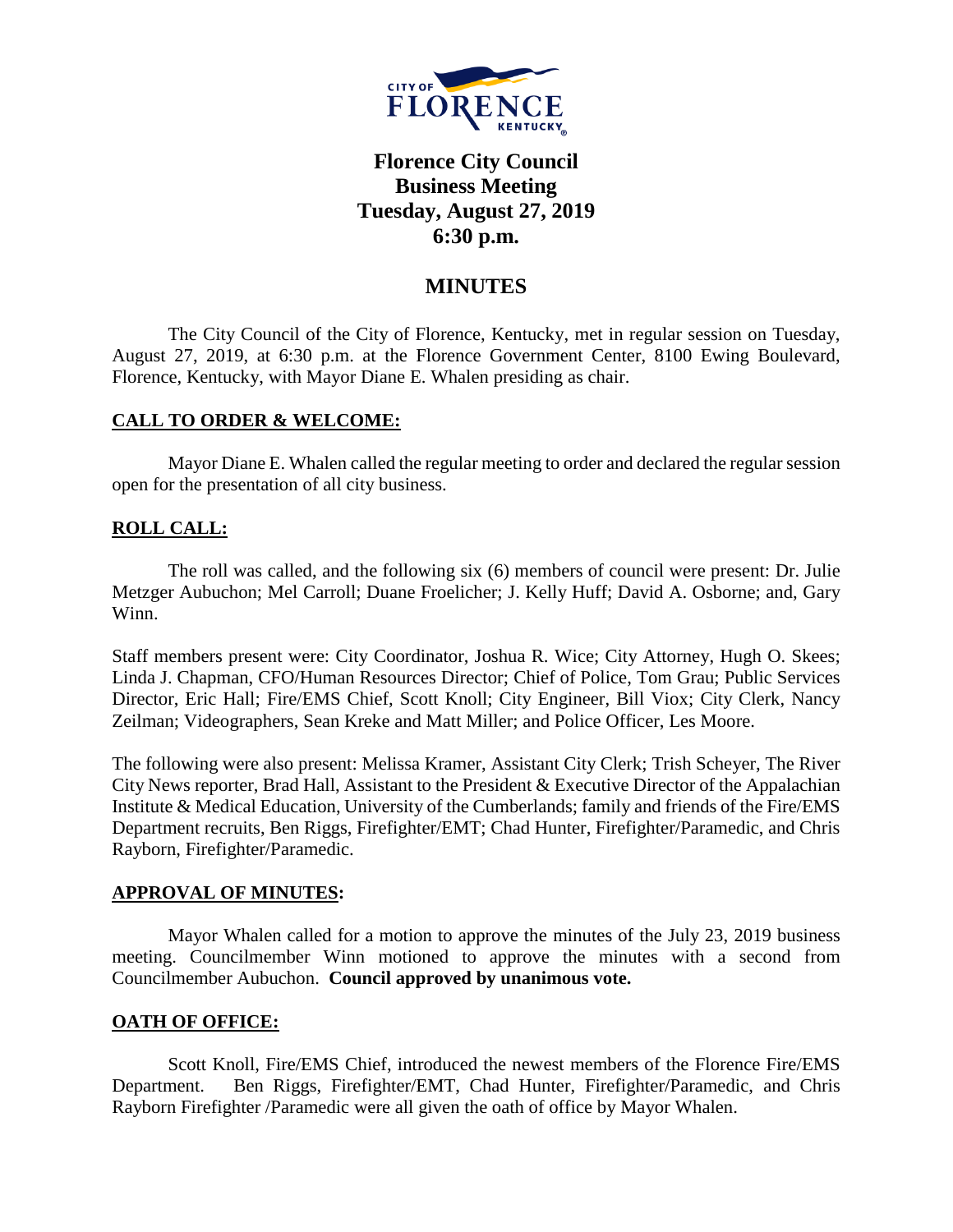Florence City Council Minutes: Tuesday, August 27, 2019 Page 2

### **PRESENTATION:**

Mayor Whalen introduced Brad Hall, Assistant to the President & Executive Director of the Appalachian Institute & Medical Education, University of the Cumberlands. Mr. Hall gave an update on the University. He announced that the University lowered its tuition which has proven to be beneficial for students. Mr. Hall also announced a new physician assistant studies program that is now being offered. Because there are only four universities in the Commonwealth that offer the program, enrollment has been very successful.

Mayor Whalen thanked Mr. Hall for taking time to educate City Council and the City of Florence on their programs.

#### **Mayor Whalen presented the following for council's consideration:**

**FIRST READING OF ORDINANCE O-16-19: AN ORDINANCE RELATING TO THE LEVYING OF A TAX UPON REAL ESTATE AND PERSONAL PROPERTY IN THE CITY OF FLORENCE, KENTUCKY; LEVYING A TAX ON ALL FRANCHISES TAXABLE WITHIN THE CITY OF FLORENCE, KENTUCKY; SPECIFYING PAYMENT DATES, DISCOUNTS AND PENALTIES FOR THE FRANCHISE TAX ON FINANCIAL INSTITUTIONS MEASURED BY THE DEPOSITS IN THE INSTITUTIONS LOCATED WITHIN THE CITY; AND LEVYING A SPECIAL TAX FOR THE PAYMENT OF CURRENT SERVICE COSTS FOR POLICE AND FIREMEN IN THE COUNTY EMPLOYEES RETIREMENT SYSTEM. (2019)**

Mayor Whalen called for a motion to approve the first reading of Ordinance O-16-19. Councilmember Osborne motioned to approve, with a second from Councilmember Winn. **Council approved by unanimous vote.**

#### **PROCLAMATION:**

Mayor Whalen read a proclamation recognizing the month of September as City Government Month.

### **MAYOR'S REPORT:**

- The Florence Family Aquatic Center is offering discount admission. Memberships can be purchased at a 25% discount through August 30. For registration and more details, visit the finance counter located in the Florence Government Center.
- Mayor Whalen reminded everyone that the city offices will be closed on Monday, September 2, 2019, in recognition of Labor Day.